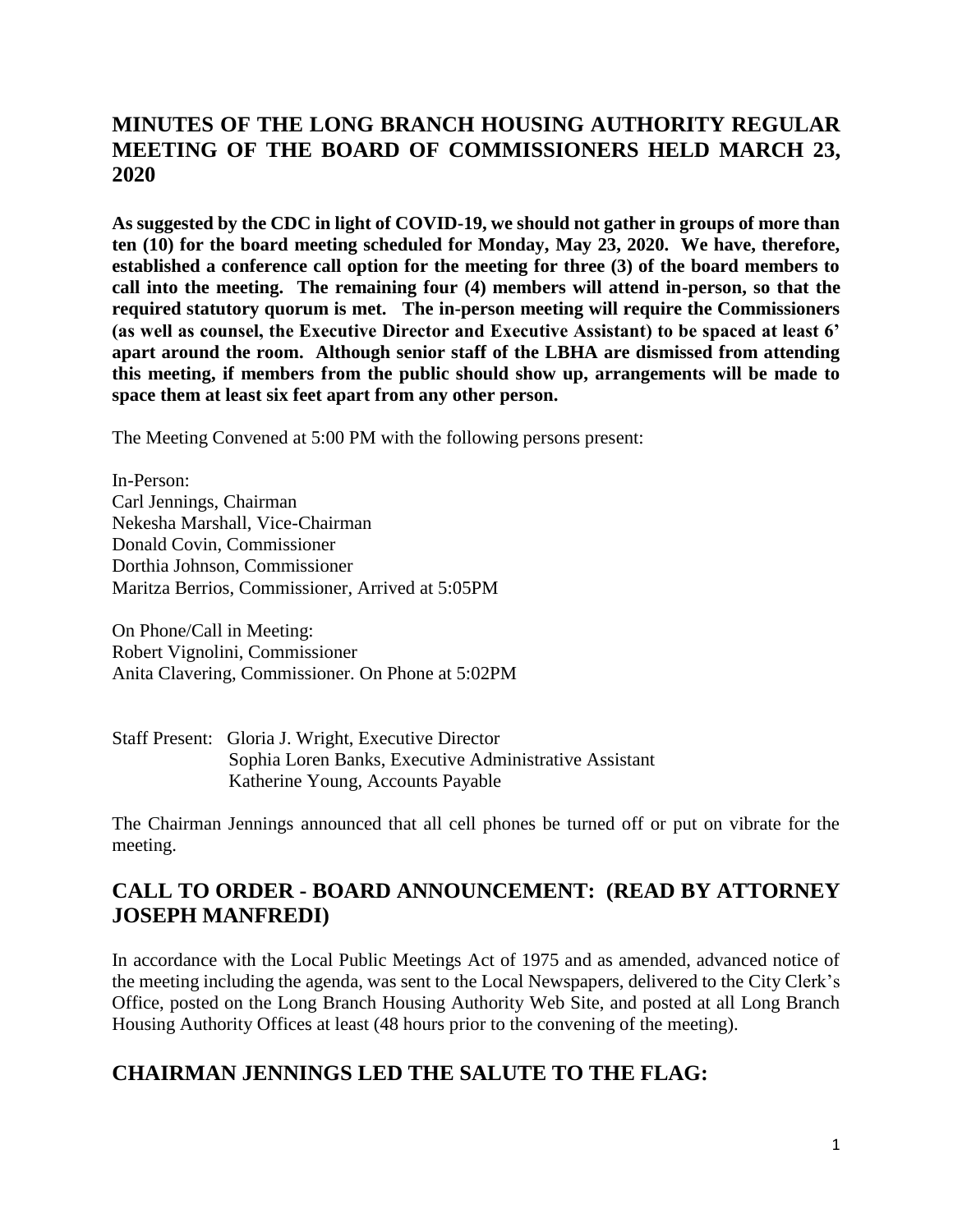Gloria J Wright, Executive Director opened the meeting with Roll Call. Commissioners present and absent are listed above.

### **NO PUBLIC PRESENT AT MEETING**

# **ADOPTION OF THE PUBLIC SESSION MINUTES OF THE REGULAR MEETING OF FEBRUARY 18, 2020**

Commissioner Johnson made a motion to approve and accept the minutes of the public session of the regular meeting held February 18, 2020, second by Commissioner Berrios.

Roll Call Vote Taken:

Ayes, Commissioners Johnson, Vignolini, Covin, Clavering, Vice-Chairman Marshall and Chairman Jennings.

Opposed, None. Abstain, None Absent, Commissioners Clavering, Berrios Motion, Carried.

#### **EXECUTIVE DIRECTORS REPORT:**

Executive Director Wright provided the board with relevant activities and news for the month of February 2019. Executive Director Wright outlined and summarized the Executive Director's Report provided to the Board.

# **Resolution 03-01-2020 - Resolution approving the list of bills for February 2020, and authorizing the payment of bills**

Vice-Chairman Marshall stated that finance committee has reviewed the List of bills with the Finance Department and that all questions have been satisfied. Vice-Chairman Marshall requested a motion to accept and approve Resolution 03-01-2020 the List of Bills in the amount of \$**1,149,908.05** Vice-Chairman Marshall motioned, seconded by Commissioner Johnson.

Roll Call Vote Taken:

Ayes, Commissioners Johnson, Vignolini, Covin, Clavering, Berrios, Vice-Chairman Marshall and Chairman Jennings.

Opposed, None. Abstain, None Absent, None Motion, Carried.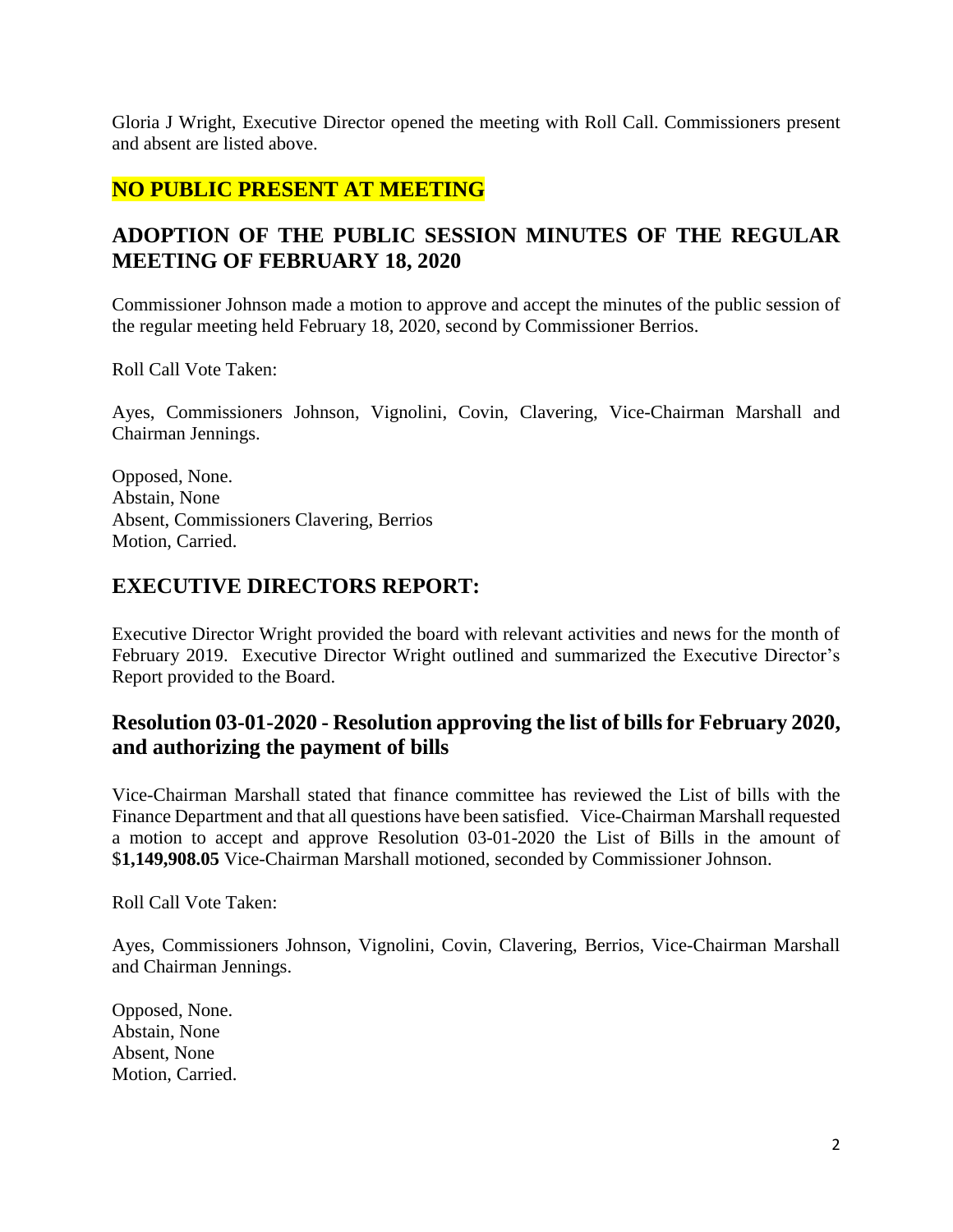No public present

**Resolution 03-02-2020 - Resolution approving the transaction, approving the LBHA Annual Plan for FY2021, approving the revised Housing Choice Voucher (formerly Section 8) Program Administrative Plan, approving the revised Admissions and Continued Occupancy Policy (ACOP), authorizing the submission of the Annual Plan to the U.S. Department of Housing and Urban Development (HUD)**

Commissioner Vignolini made a motion to approve and accept Resolution 03-02-2020 second by Commissioner Covin

Roll Call Vote Taken:

Ayes, Commissioners Johnson, Vignolini, Covin, Clavering, Berrios, Vice-Chairman Marshall and Chairman Jennings.

Opposed, None. Abstain, None Absent, None Motion, Carried.

No public present

# **Resolution 03-03-2020 - Resolution authorizing the transaction, approving a parking policy for the Housing Authority, rescinding all prior policies**

Dorthia Johnson made a motion to approve and accept Resolution 03-03-2020 second by Commissioner Covin.

Ayes, Commissioners Johnson, Vignolini, Covin, Clavering, Berrios, Vice-Chairman Marshall and Chairman Jennings.

Opposed, None. Abstain, None Absent, None Motion, Carried.

No public present

**Resolution 03-04-2020 - Resolution approving the transaction, amending resolution 06-02-2018 for cooperative purchasing, authorizing a cooperative purchasing with Omnia Partners**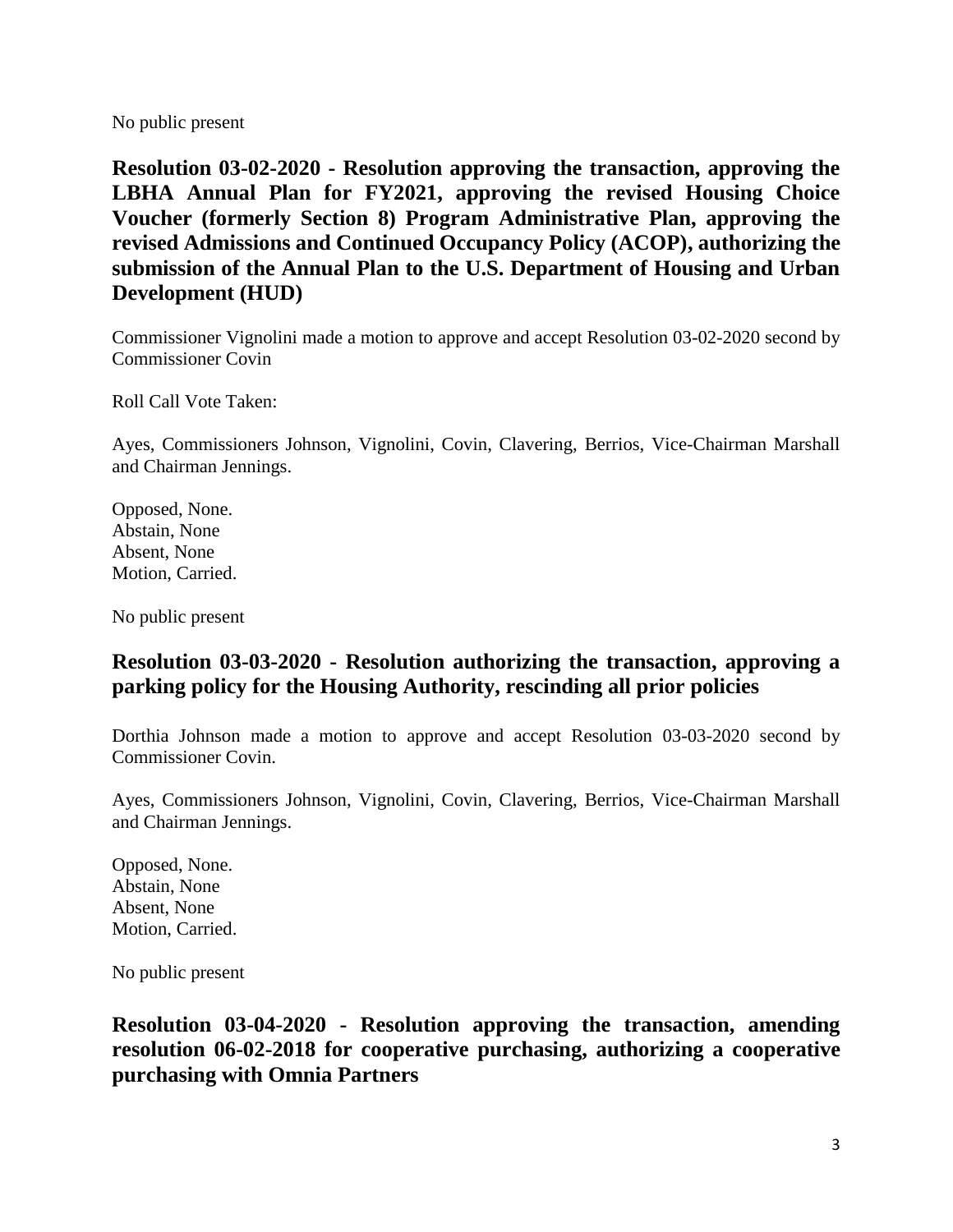Nekesha Marshall made a motion to approve and accept Resolution 03-04-2020 second by Commissioner Berrios.

Ayes, Commissioners Johnson, Vignolini, Covin, Clavering, Berrios, Vice-Chairman Marshall and Chairman Jennings.

Opposed, None. Abstain, None Absent, None Motion, Carried.

No public present

### **Resolution 03-05-2020 - Resolution approving the transaction, amending resolution 06-02-2018 for cooperative purchasing, authorizing a cooperative purchasing with The Interlocal Purchasing System**

Commissioner Vignolini made a motion to approve and accept Resolution 03-05-2020 second by Commissioner Covin.

Ayes, Commissioners Johnson, Vignolini, Covin, Clavering, Berrios, Vice-Chairman Marshall and Chairman Jennings.

Opposed, None. Abstain, None Absent, None Motion, Carried.

No public present

### **Resolution 03-06-2020 - Resolution approving the transaction, amending resolution 06-02-2018 for cooperative purchasing, authorizing a cooperative purchasing with Educational Services Commission of New Jersey**

Commissioner Covin made a motion to approve and accept Resolution 03-06-2020 second by Commissioner Berrios.

Ayes, Commissioners Johnson, Vignolini, Covin, Clavering, Berrios, Vice-Chairman Marshall and Chairman Jennings.

Opposed, None. Abstain, None Absent, None Motion, Carried.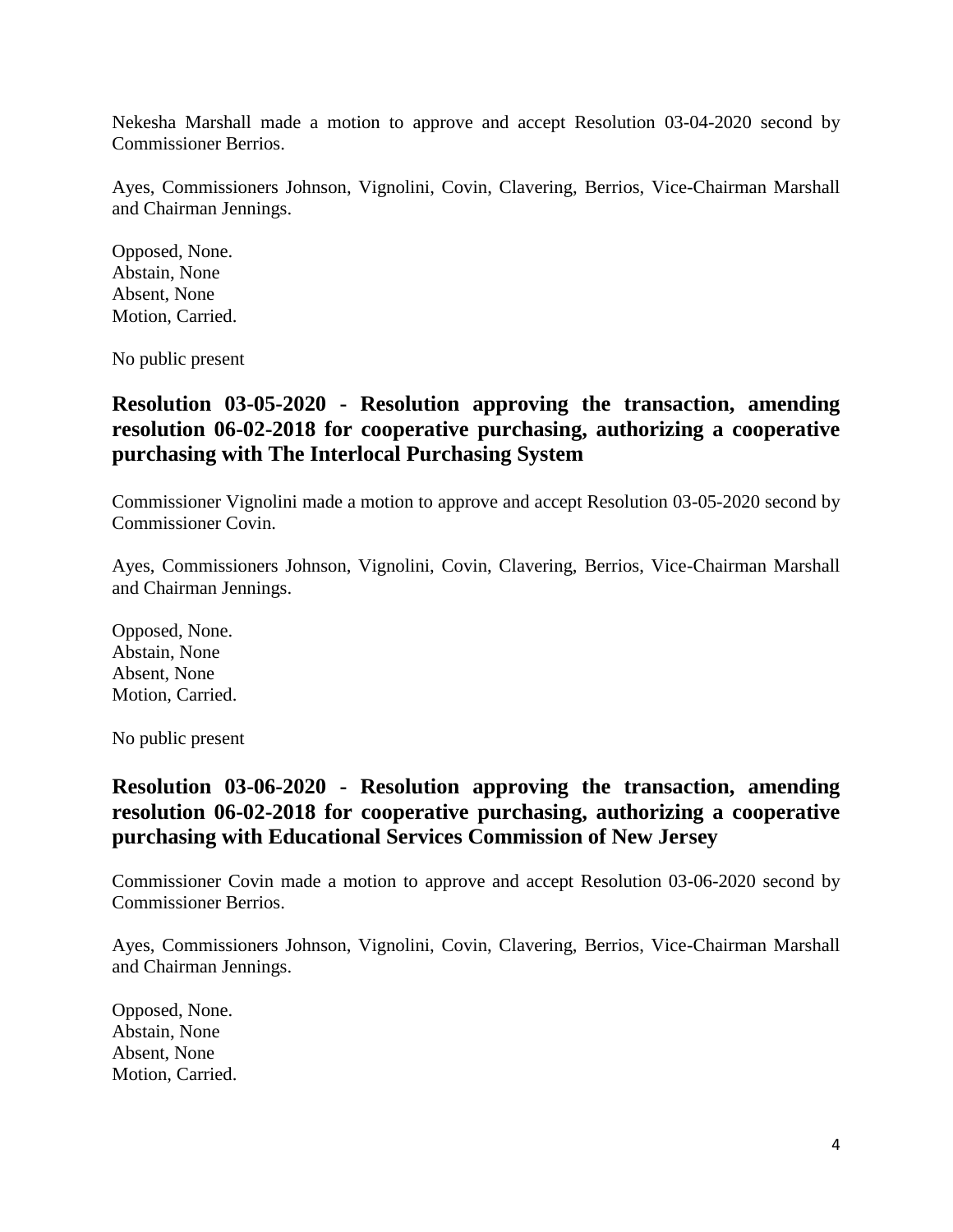No public present

# **Resolution 03-07-2020 - Resolution approving the transaction, authorizing a contract for general legal services, authorizing an expenditure of funds in an amount not to exceed \$15,000, subject to appropriations**

Commissioner Covin made a motion to approve and accept Resolution 03-07-2020 second by Commissioner Vignolini.

Ayes, Commissioners Johnson, Vignolini, Covin, Clavering, Berrios, Vice-Chairman Marshall and Chairman Jennings.

Opposed, None. Abstain, None Absent, None Motion, Carried.

No public present

# **Resolution 03-08-2020 – Resolution approving the transaction and authorizing a sponsorship to Jacob's Ladder of Monmouth County, Inc. fiscal sponsor for JJ Hoops in the amount of \$500.00, to be paid from non-federal funds.**

Commissioner Covin made a motion to approve and accept Resolution 03-08-2020 second by Commissioner Berrios.

Ayes, Commissioners Johnson, Vignolini, Covin, Clavering, Berrios, Vice-Chairman Marshall and Chairman Jennings.

Opposed, None. Abstain, None Absent, None Motion, Carried.

No public present

# **Chairman Jennings requested a motion to go into Closed Session; Resolution 03-09-2020 – Resolution authorizing a Closed Session of the Regular Meeting of the Board of Commissioners on March 23, 2020 – Time 5:21PM**

Commissioner Johnson made a motion to approve and accept Resolution 03-09-2020 second by Commissioner Covin.

Ayes, Commissioners Johnson, Vignolini, Covin, Clavering, Berrios, Vice-Chairman Marshall and Chairman Jennings.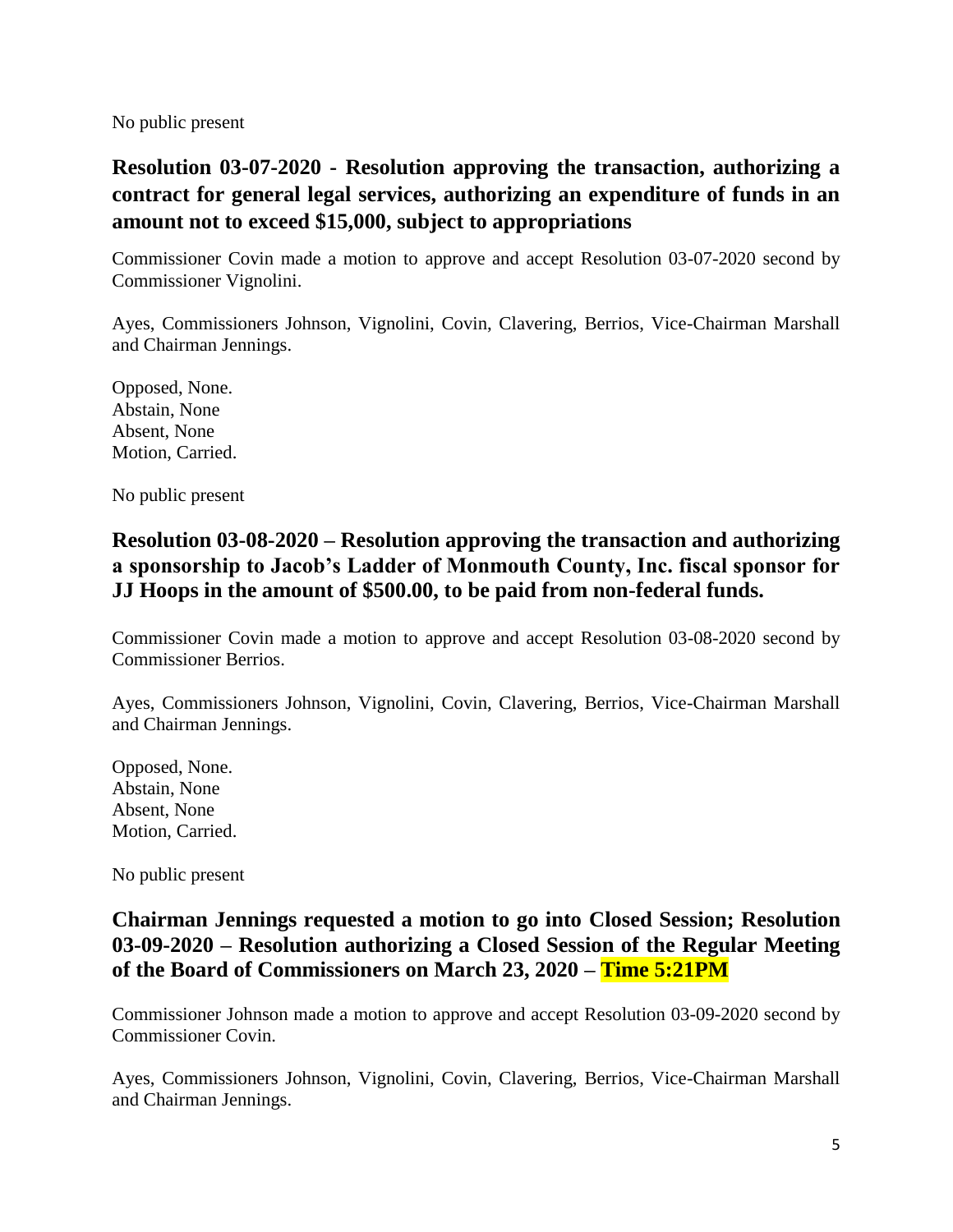Opposed, None. Abstain, None Absent, None Motion, Carried.

**Out of Closed Session – Time 5:38PM**

# **Resolution 03-10-2020 – Resolution authorizing the transaction, authorizing a personnel salary adjustment, ratifying certain actions.**

Commissioner Covin made a motion to approve and accept Resolution 03-09-2020 second by Commissioner Berrios.

Ayes, Commissioners Johnson, Vignolini, Covin, Clavering, Berrios, Vice-Chairman Marshall and Chairman Jennings.

Opposed, None. Abstain, None Absent, None Motion, Carried.

No public present

# **Added Starter, Resolution 03-11-2020 – Resolution approving the transaction, approving an agreement and release to settle litigation.**

Commissioner Covin made a motion to approve and accept Resolution 03-11-2020 second by Commissioner Clavering.

Ayes, Commissioners Johnson, Vignolini, Covin, Clavering, Berrios, Vice-Chairman Marshall and Chairman Jennings.

Opposed, None. Abstain, None Absent, None Motion, Carried.

No public present

### **COMMISSIONERS COMMENTS AND CONCERNS:**

**NO COMMENTS FROM THE COMMISSIONERS**

**ADJOURNMENT:**